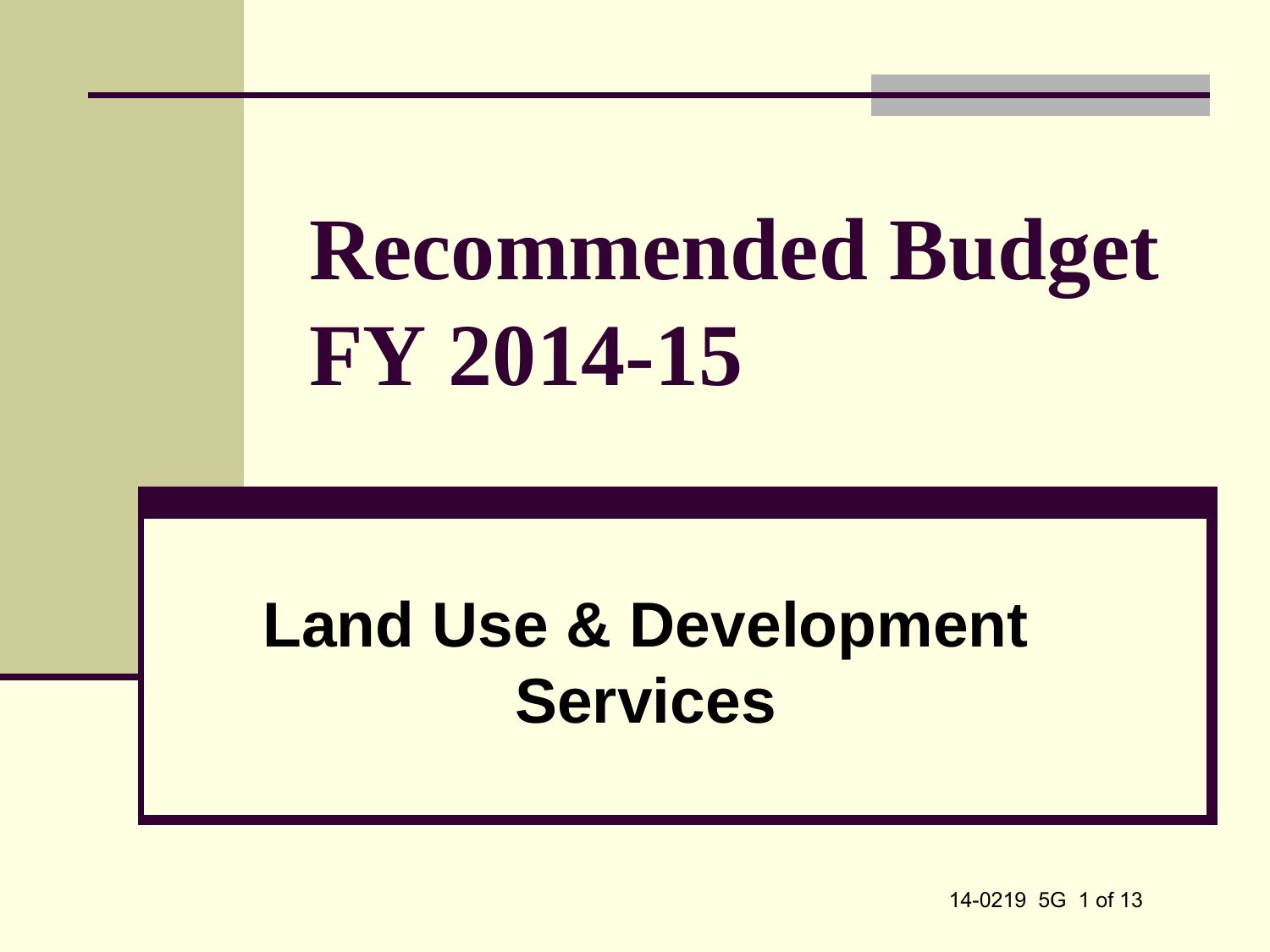#### **Land Use & Development Services**

- Surveyor
- Agriculture
- Community Development **Agency** 
	- Development Services
	- **>Transportation**
	- Environmental Management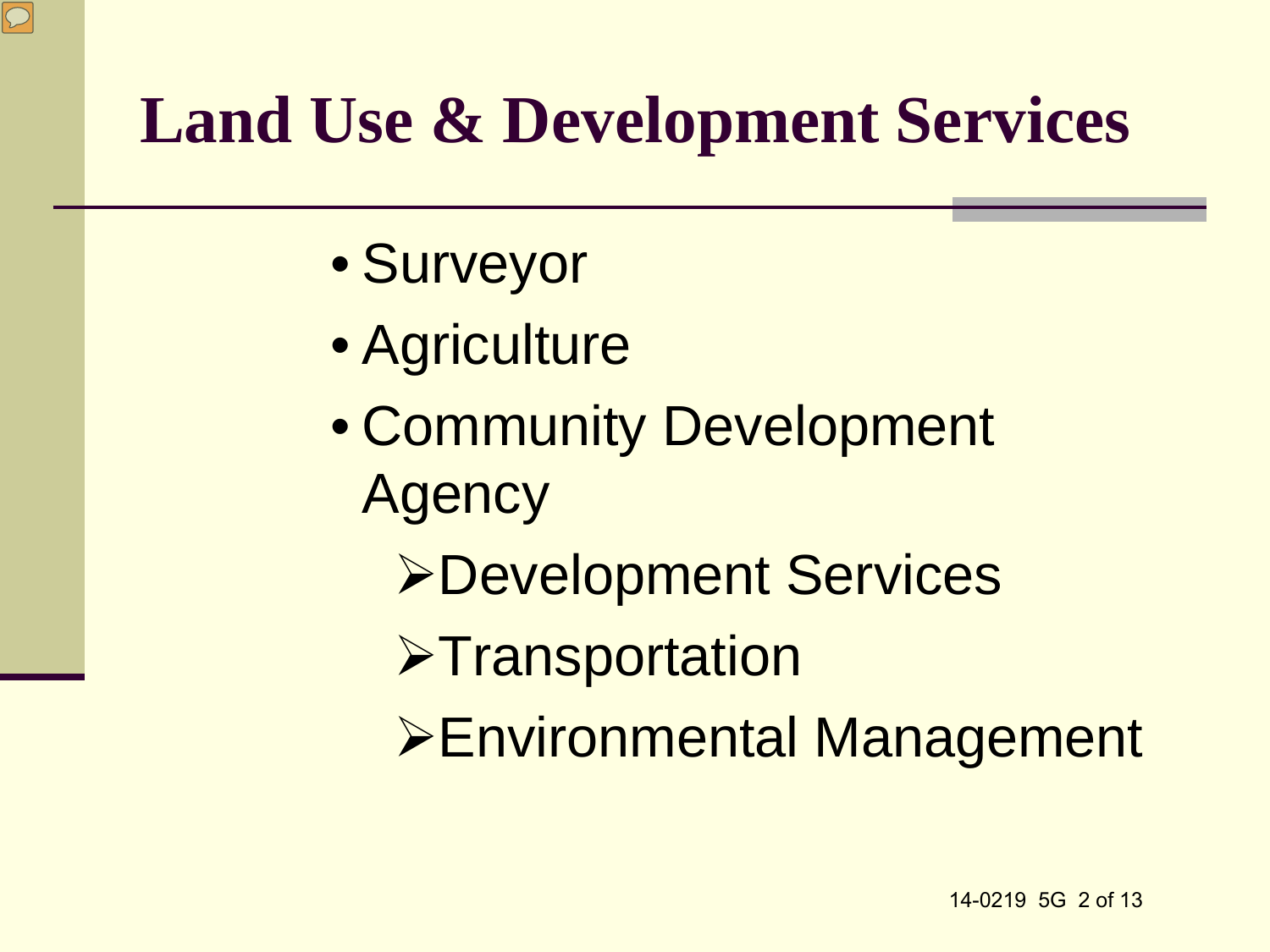## Functional Group Comparison – FY 2014-15

 $\sqrt{C}$ 

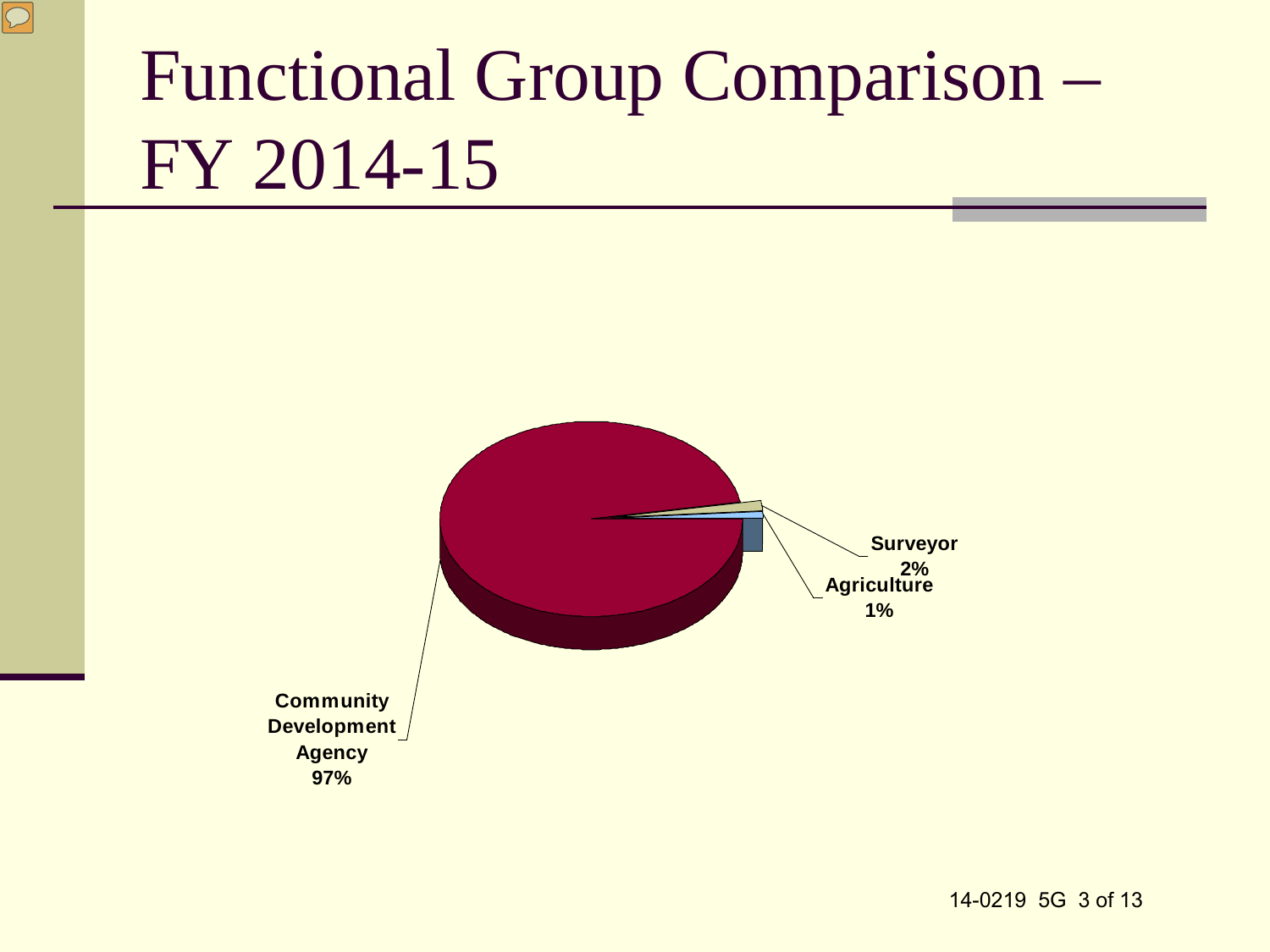#### **Source of Funds Land Use & Development Services**

 $\sqrt{2}$ 

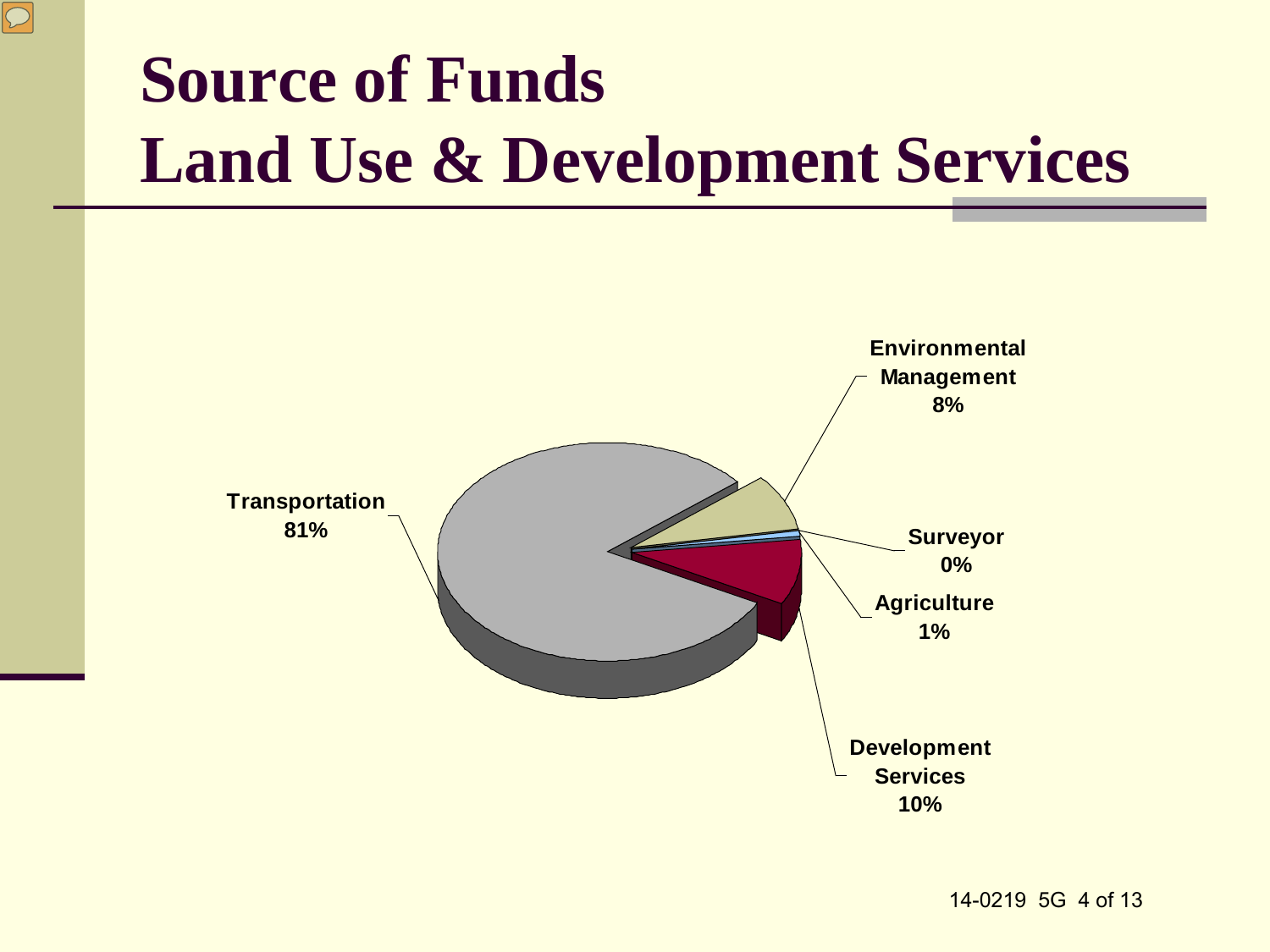#### **Source of Funds – Changes Land Use & Development Services**

| <b>Department</b>     | FY 13-14<br><b>Projected</b> | <b>FY 14-15</b><br><b>Recommended</b> | <b>Change</b> | $\frac{0}{0}$<br><b>Change</b> |
|-----------------------|------------------------------|---------------------------------------|---------------|--------------------------------|
| Surveyor              | \$80,415                     | \$70,440                              | \$(9,975)     | $-12%$                         |
| <b>Agriculture</b>    | \$797,384                    | \$842,497                             | \$45,113      | 6%                             |
| <b>Transportation</b> | \$85,942,787                 | \$80,466,825                          | \$(5,475,962) | $-6%$                          |
| <b>Dev. Services</b>  | \$7,733,494                  | \$9,541,301                           | \$1,807,807   | 23%                            |
| Env. Mgmt.            | \$9,460,886                  | \$8,351,817                           | \$(1,109,069) | $-12%$                         |
| <b>Total</b>          | \$104,014,966                | \$99,272,880                          | \$(4,742,086) | $-5%$                          |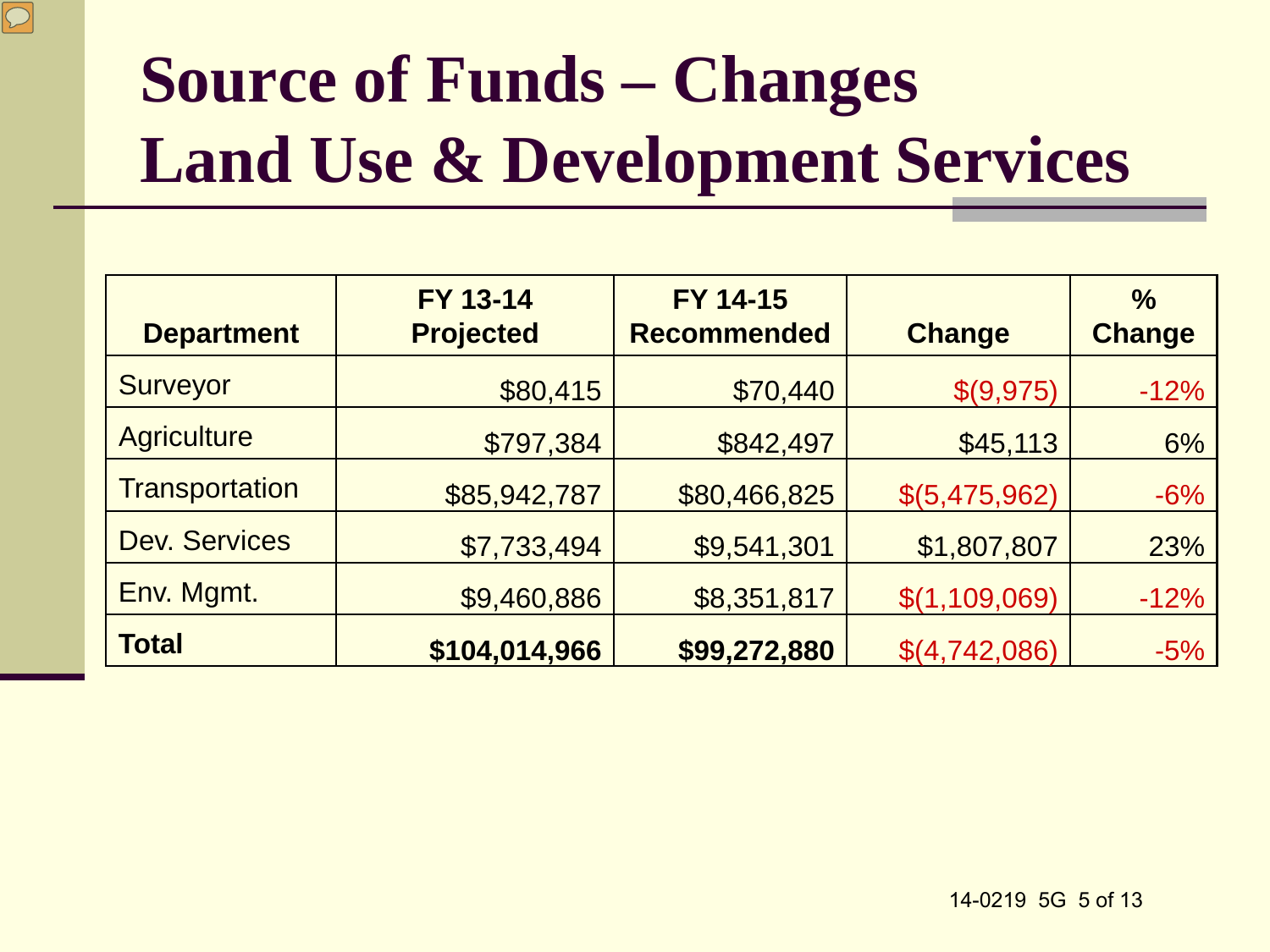#### Road Fund Capital Improvement Program (CIP)– Transportation

#### Capital and Road Fund \$44M

- Missouri Flat I/C Phase 1C (\$1.7M)
- Ice House Road Surface Rehab (\$4.8M)
- Cold Springs Road Realignment (\$1.9M)
- Salmon Falls Road at Glenesk Lane Realignment (\$1.5M)
- Green Valley Road at Weber Creek Bridge Replacement (\$10.3M)
- Cosumnes Mine Road at North Fork Cosumnes River Bridge Maintenance (\$143K)
- Happy Valley Cutoff Road at Camp Creek Bridge Maintenance (\$200K)
- Mosquito Road at South Fork American River Bridge Maintenance (\$207K)
- Green Valley Road Bikeway (Loch Way to signal at Pleasant Grove Middle school) (\$320K)
- Wash Rack Project (\$1.3M)

14-0219 5G 6 of 13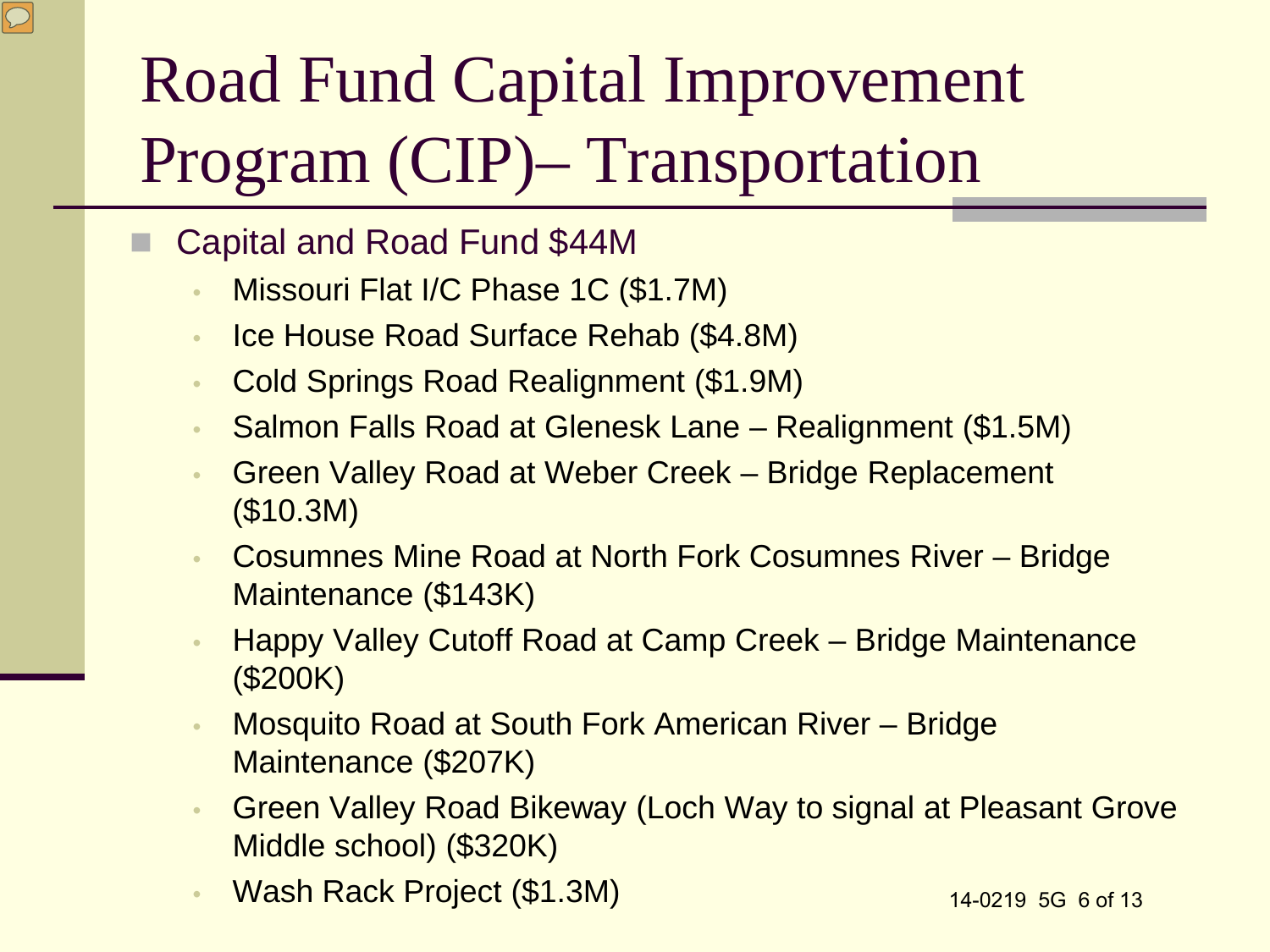#### **Use of Funds Land Use & Development Services**

 $\sqrt{2}$ 



14-0219 5G 7 of 13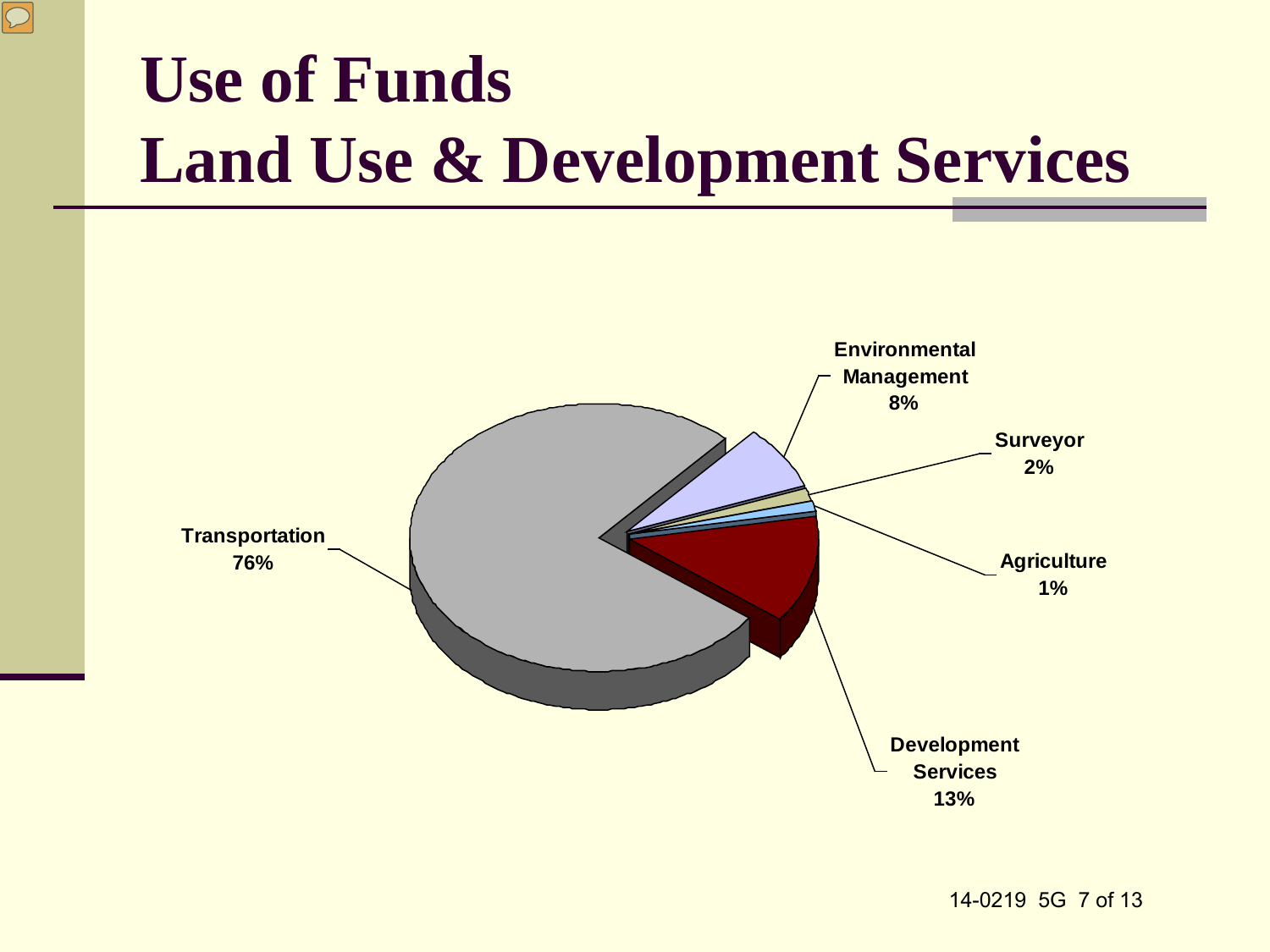#### **Use of Funds - Changes Land Use & Development Services**

 $\sqrt{2}$ 

| <b>Department</b>   | <b>FY 13-14</b><br><b>Projected</b> | FY 14-15<br><b>Recommended</b> | <b>Change</b>   | $\frac{0}{0}$<br><b>Change</b> |
|---------------------|-------------------------------------|--------------------------------|-----------------|--------------------------------|
| Surveyor            | \$1,607,117                         | \$1,710,563                    | \$103,446       | 6%                             |
| <b>Agriculture</b>  | \$1,316,871                         | \$1,342,690                    | \$25,819        | 2%                             |
| Transportation      | \$86,604,601                        | \$81,132,238                   | \$(5,472,363)   | $-6%$                          |
| <b>Dev Services</b> | \$10,386,151                        | \$13,745,133                   | \$3,358,982     | 32%                            |
| <b>Env Mgmt</b>     | \$9,460,886                         | \$8,351,817                    | \$(1,109,069)   | $-12%$                         |
| <b>Total</b>        | \$109,375,626                       | \$106,282,441                  | $$$ (3,093,185) | $-3%$                          |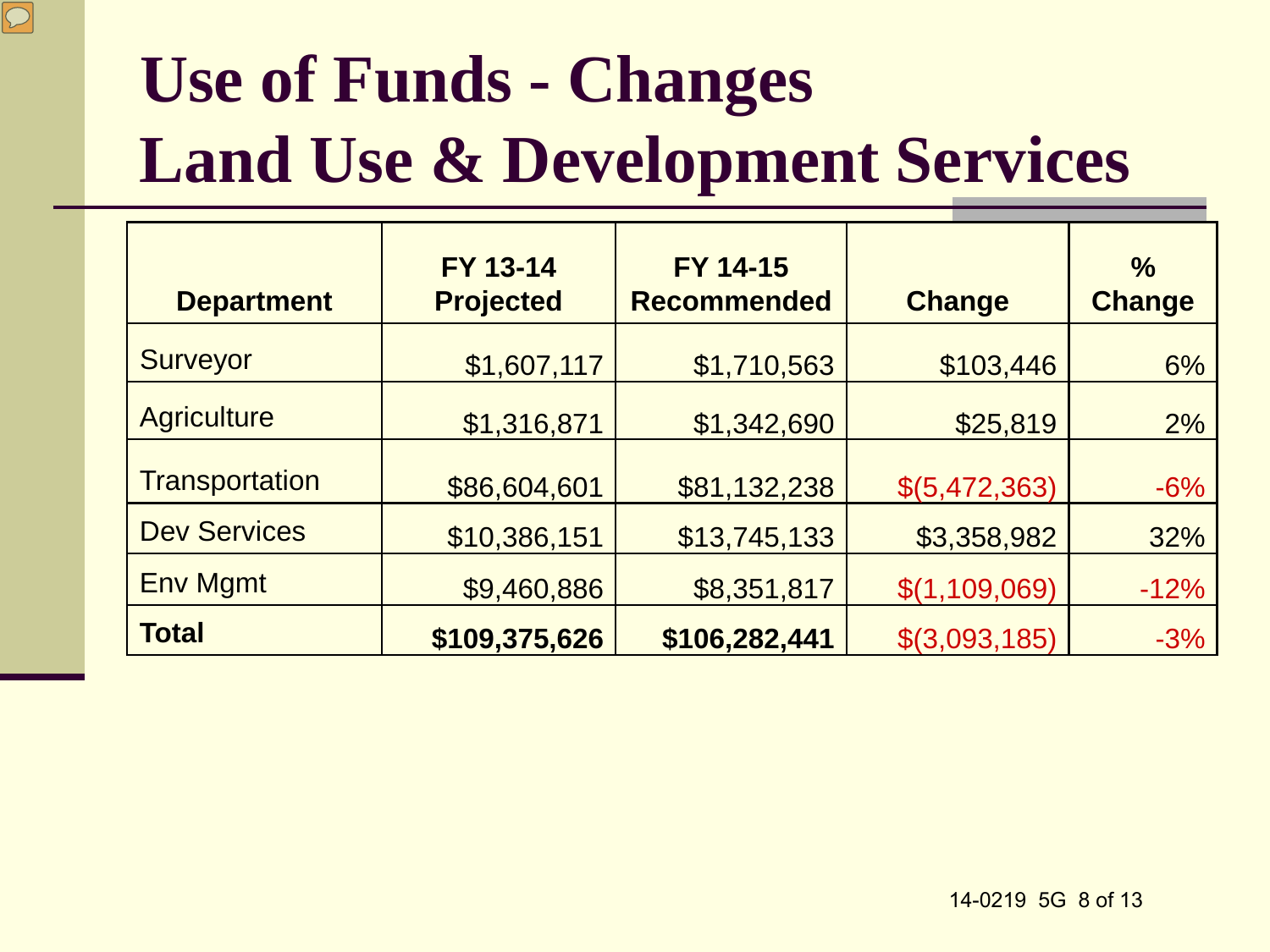#### **Net County Cost Land Use & Development Services**

 $\sqrt{ }$ 

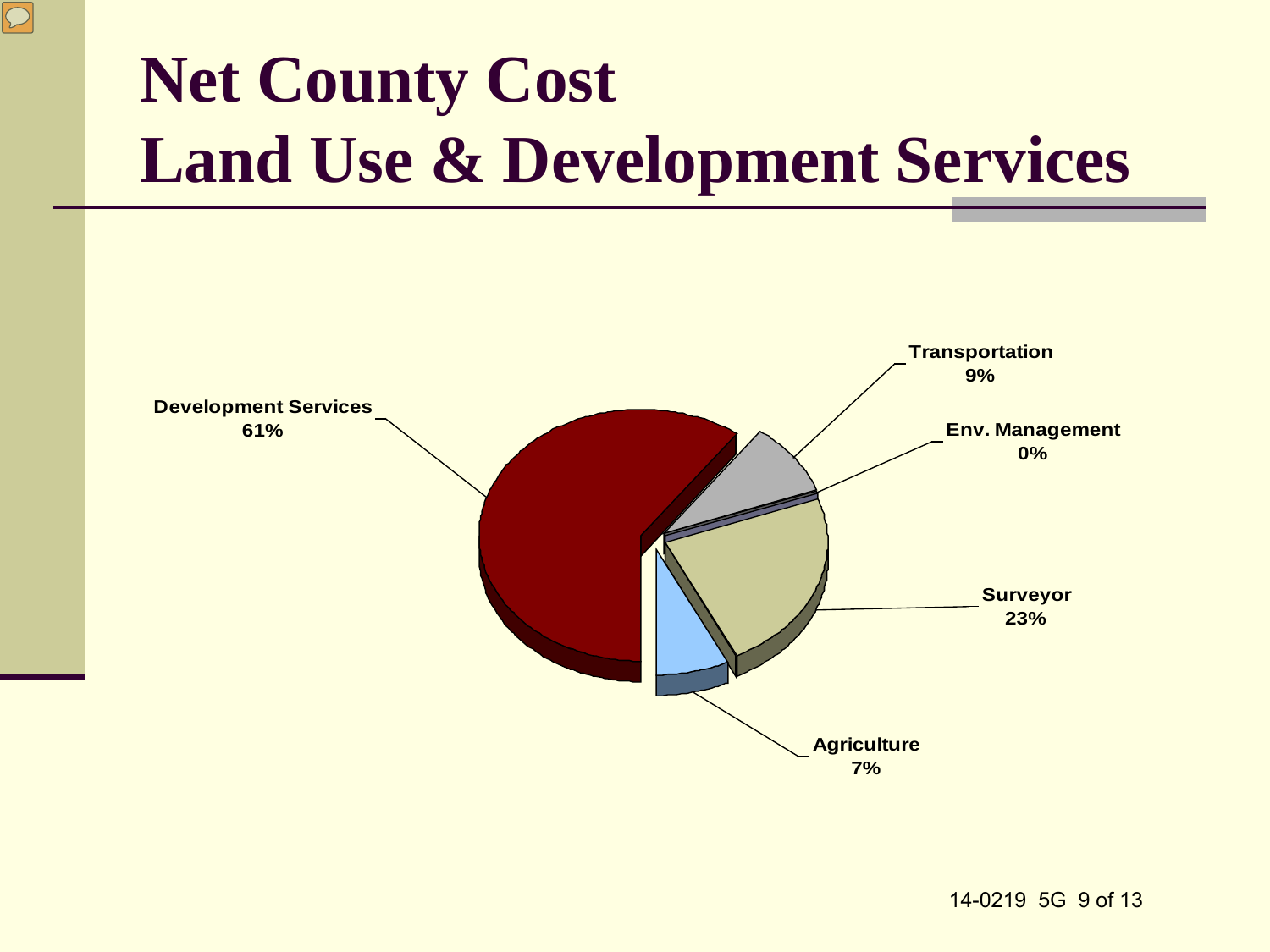#### **Net County Cost - Changes Land Use & Development Services**

| <b>Department</b>     | FY 13-14<br><b>Projected</b> | <b>FY 14-15</b><br><b>Recommended</b> | <b>Change</b>      | $\frac{0}{0}$<br><b>Change</b> |
|-----------------------|------------------------------|---------------------------------------|--------------------|--------------------------------|
| Surveyor              | \$1,526,702                  | \$1,640,123                           | \$113,421          | 7%                             |
| <b>Agriculture</b>    | \$519,487                    | \$500,193                             | \$(19,294)         | $-4%$                          |
| <b>Transportation</b> | \$788,254                    | \$665,413                             | \$(122, 841)       | $-54%$                         |
| <b>Dev Services</b>   | \$2,652,657                  | \$4,203,832                           | \$1,551,175        | 58%                            |
| <b>Env Mgmt</b>       | $\mathfrak{F}$<br>٠          | $\mathfrak{P}$<br>-                   | $\mathcal{C}$<br>- |                                |
| <b>Total</b>          | \$5,487,100                  | \$7,009,561                           | \$1,522,461        | 28%                            |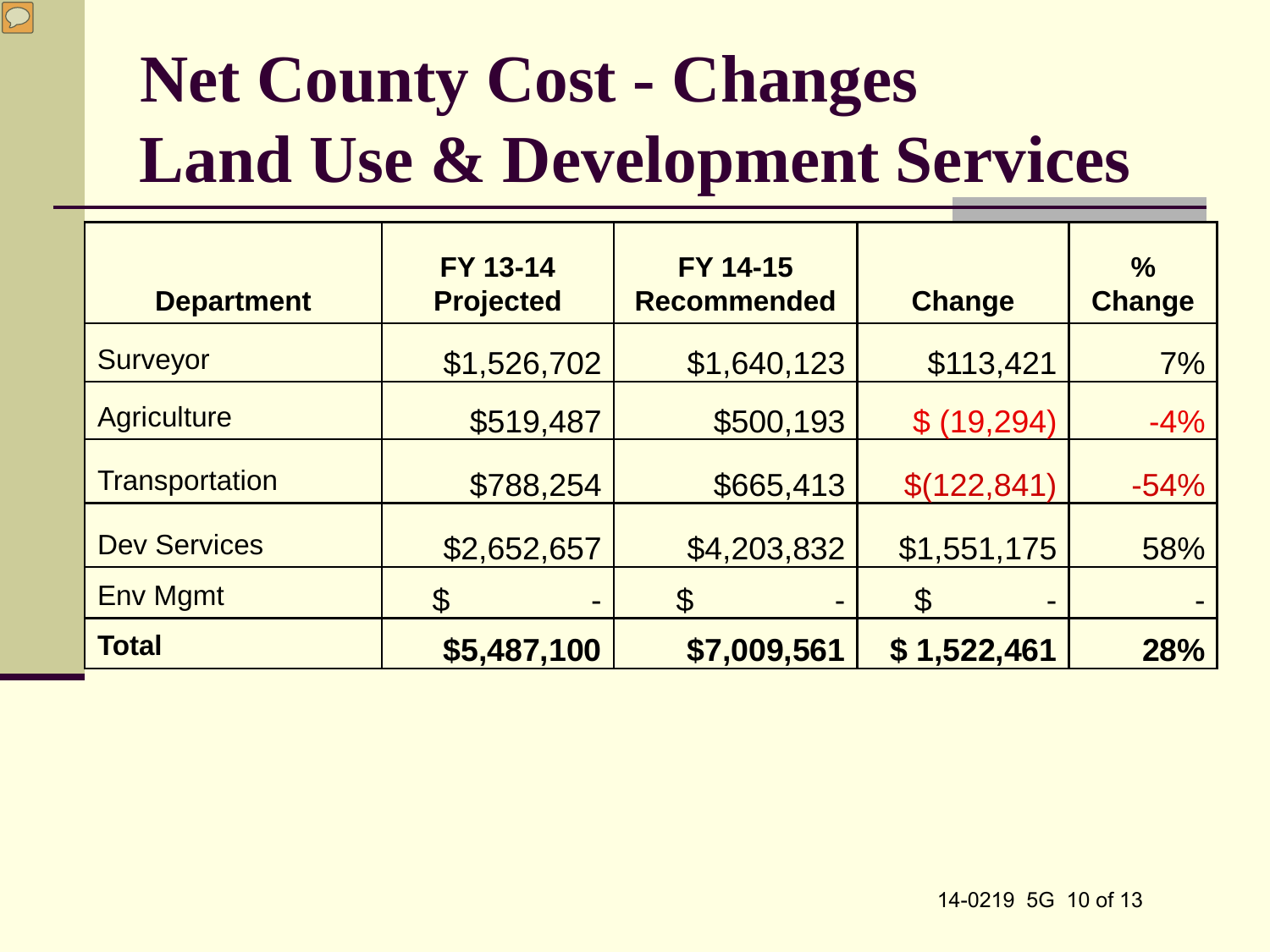#### **General Fund Contribution - Changes Land Use & Development Services**

| <b>Department</b>   |                      | <b>FY 13-14</b><br><b>Projected</b> |                       | FY 14-15<br><b>Recommended</b> |                | <b>Change</b>                                     | $\frac{0}{0}$<br><b>Change</b> |
|---------------------|----------------------|-------------------------------------|-----------------------|--------------------------------|----------------|---------------------------------------------------|--------------------------------|
| Surveyor            | $\mathfrak{F}% _{0}$ | $\blacksquare$                      | \$                    |                                | $\mathfrak{F}$ | -                                                 |                                |
| <b>Agriculture</b>  | S                    | $\blacksquare$                      | \$                    | -                              | $\mathfrak{F}$ | -                                                 |                                |
| Transportation      | $\mathcal{S}$        | 2,551,965                           | $\boldsymbol{\theta}$ | 768,092                        |                | \$ (1,783,873)                                    | $-70%$                         |
| <b>Dev Services</b> | $\mathfrak{P}$       | ٠                                   | \$                    | ٠                              |                | $\boldsymbol{\theta}$<br>$\overline{\phantom{a}}$ |                                |
| <b>Env Mgmt</b>     |                      | $\qquad \qquad \blacksquare$        | \$                    |                                |                |                                                   |                                |
| <b>Total</b>        |                      | 2,551,965                           | \$                    | 768,092                        |                | \$ (1,783,873)                                    | $-70%$                         |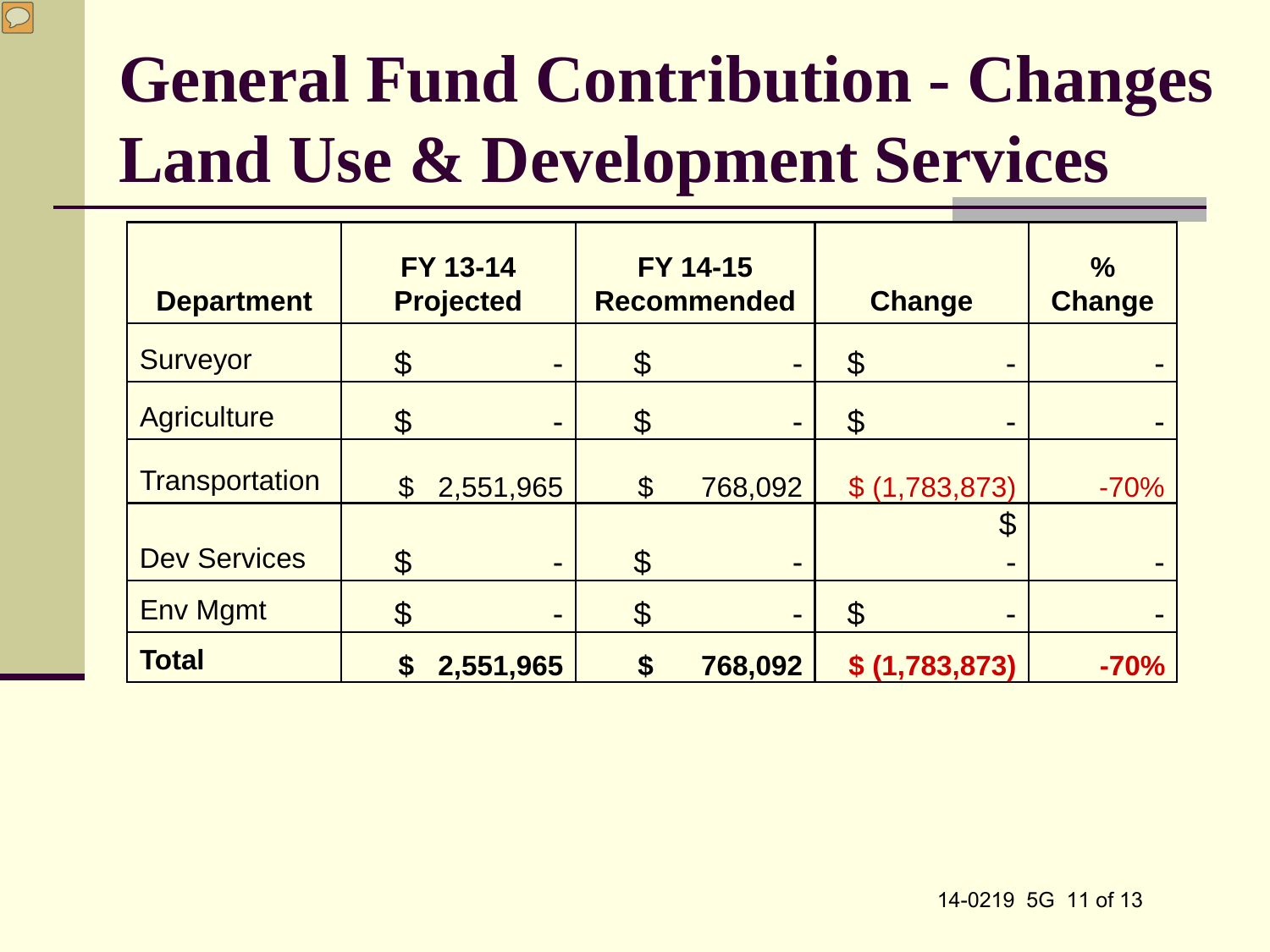#### **Staffing Land Use & Development Services**

 $\overline{\bigcirc}$ 

| <b>Department</b>            | <b>FY 13-14</b><br><b>Current</b> | <b>FY 14-15</b><br><b>Recommended</b> | <b>Change</b> |
|------------------------------|-----------------------------------|---------------------------------------|---------------|
| Surveyor                     | 12.0                              | 12.0                                  |               |
| <b>Agriculture</b>           | 10.0                              | 10.0                                  |               |
| <b>Development Services*</b> | 100.8                             | 100.8                                 |               |
| Transportation*              | 163.0                             | 154.0                                 | (9.0)         |
| <b>Environmental Mgmt*</b>   | 32.5                              | 29.5                                  | (3.0)         |
| <b>Total</b>                 | 318.3                             | 306.3                                 | (12.0)        |